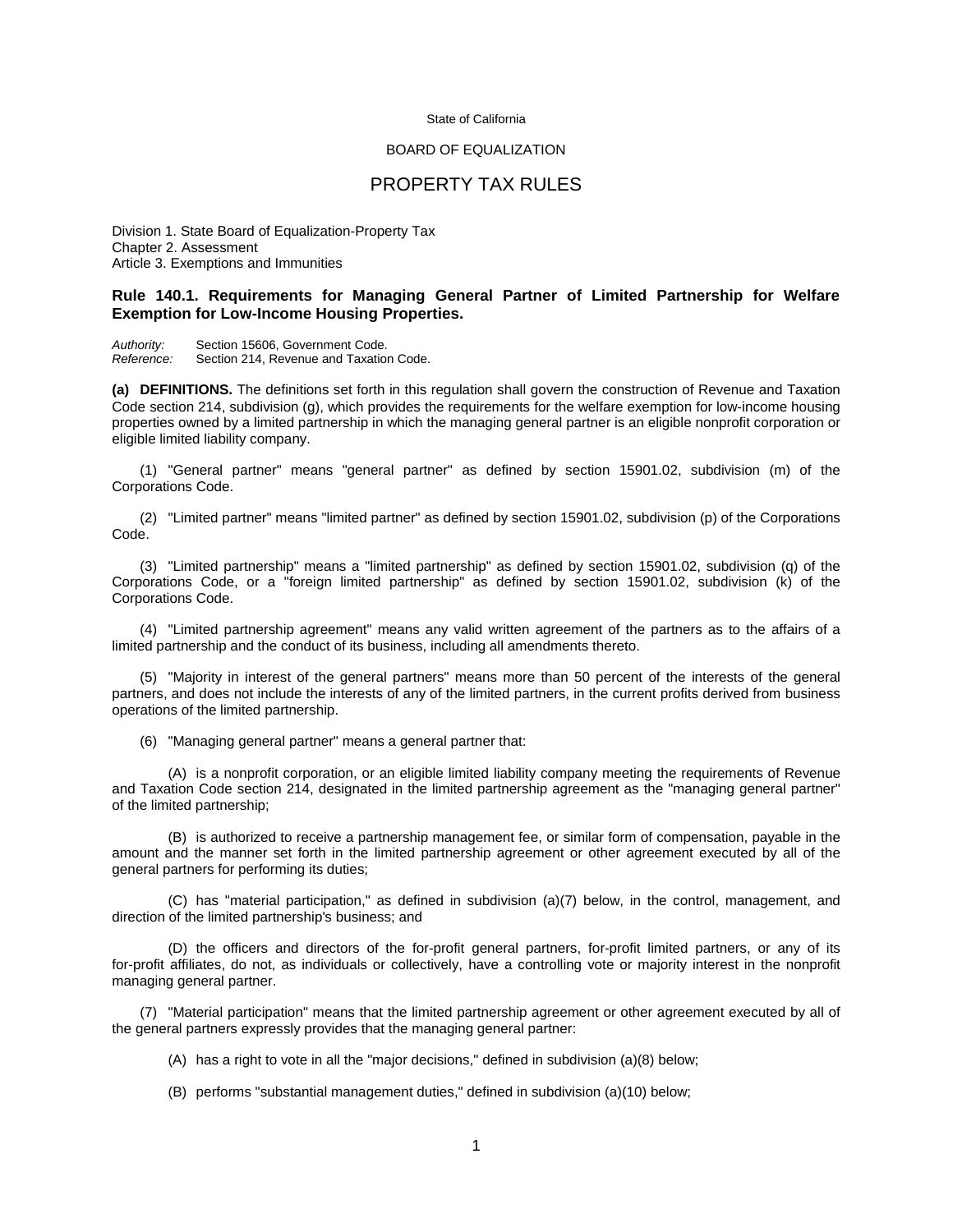(C) directly, or indirectly under its supervision, manages the limited partnership;

(D) annually conducts a physical inspection of the low-income housing property to ensure that the property is being used as low-income housing and meets all of the requirements set forth in Regulation 140; and

 (E) annually submits a certification to the county assessor for the county in which the property is located that the low-income housing property meets all of the requirements set forth in Regulation 140.

 (8) "Major decisions" means those acts, if any, that require a vote of a majority in interest of the general partners.

(9) "Partner" means a limited or general partner.

(10) "Substantial management duties" means that the managing general partner actually performs five or more of the following partnership management duties on behalf of the limited partnership:

 (A) rents, maintains and repairs the low-income housing property, or if such duties are delegated to a property management agent, participates in hiring and overseeing the work of the property management agent;

 (B) participates in hiring and overseeing the work of all persons necessary to provide services for the management and operation of the limited partnership business;

(C) executes and enforces all contracts executed by the limited partnership;

(D) executes and delivers all partnership documents on behalf of the limited partnership;

 (E) prepares or causes to be prepared all reports to be provided to the partners or lenders on a monthly, quarterly, or annual basis consistent with the requirements of the limited partnership agreement;

 (F) coordinates all present and future development, construction, or rehabilitation of low-income housing property that is the subject of the limited partnership agreement;

(G) monitors compliance with all government regulations and files or supervises the filing of all required documents with government agencies;

(H) acquires, holds, assigns or disposes of property or any interest in property;

 (I) borrows money on behalf of the limited partnership, encumbers limited partnership assets, places title in the name of a nominee to obtain financing, prepays in whole or in part, refinances, increases, modifies or extends any obligation;

(J) pays organizational expenses incurred in the creation of the partnership and all operational expenses;

 (K) determines the amount and timing of distributions to partners and establishes and maintains all required reserves; and

 (L) ensures that charitable services or benefits, such as vocational training, educational programs, childcare and after-school programs, cultural activities, family counseling, transportation, meals, and linkages to health and/or social services are provided or information regarding charitable services or benefits are made available to the low-income housing tenants.

**(b)** The managing general partner must maintain records and documents evidencing the duties performed by the managing general partner. Such records and documents may include, but are not limited to:

- (1) accounting books and records;
- (2) tax returns;
- (3) budgets and financial reports;
- (4) reports required by lenders;
- (5) documents related to the construction or rehabilitation of real property;